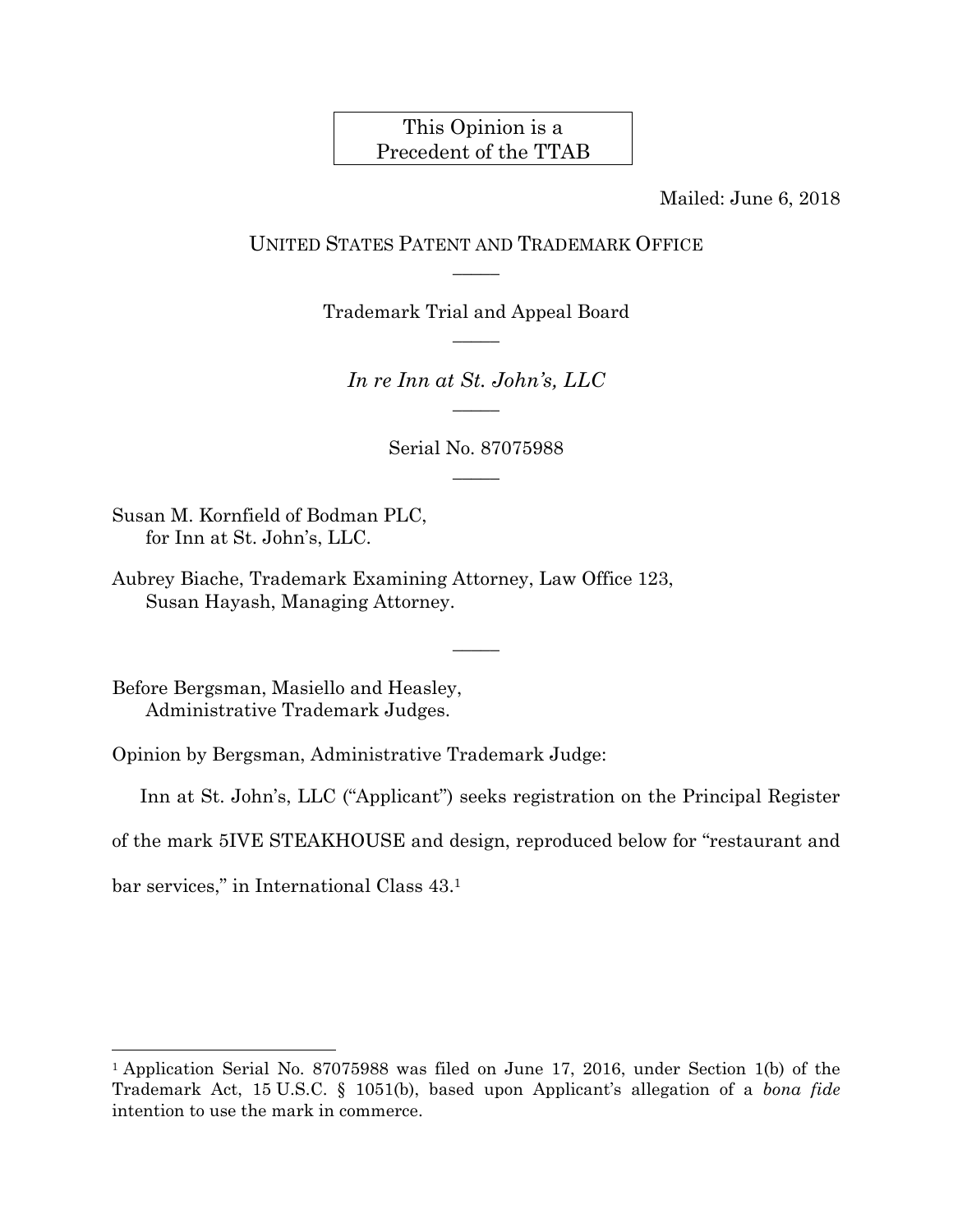$\overline{a}$ 



The mark consists of the wording "5ive" in stylized letters, set above the design of an intersecting fork and knife, all set above the word "Steakhouse." Applicant disclaims the exclusive right to use the word "Steakhouse." Also, Applicant claims ownership of Registration No. 3178315 for the mark 5IVE RESTAURANT and design, reproduced below, for "restaurant and bar services," in Class 43.2



The registered mark consists of the term "5ive" in the same stylized letters as that element in the applied-for mark set above the word "Restaurant" in the same font as

<sup>2</sup> Registered November 28, 2006; Sections 8 and 15 combined declaration accepted and acknowledged; renewed.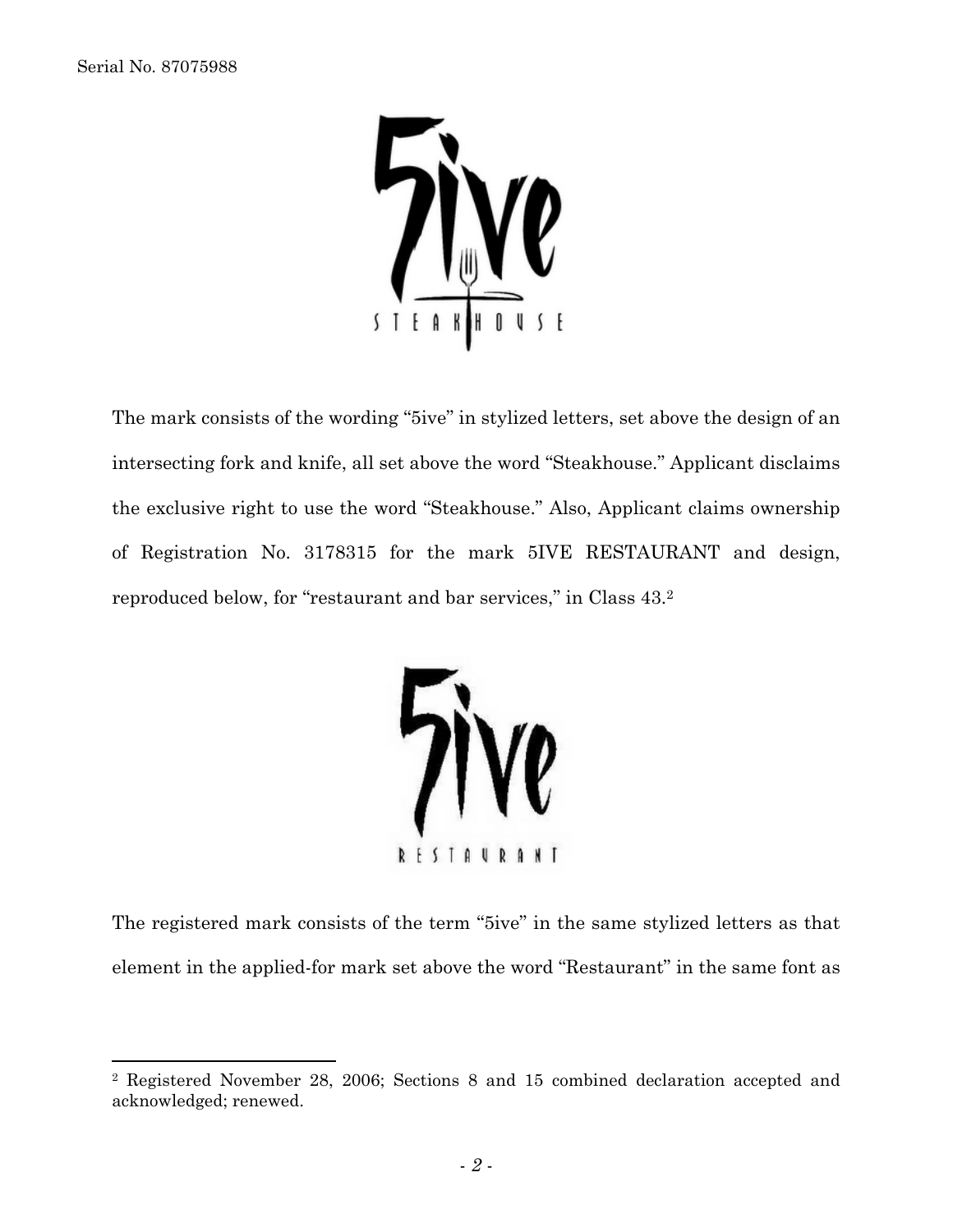the word "Steakhouse" in the application. Applicant disclaimed the exclusive right to use the word "Restaurant."

The Trademark Examining Attorney refused registration of Applicant's mark under Section 2(d) of the Trademark Act, 15 U.S.C. § 1052(d), on the ground that Applicant's mark so resembles the registered mark 5IVESTEAK and design, reproduced below, for "restaurant and bar services," in Class 43, as to be likely to cause confusion.3

**NESTEAK** 

The colors red and brown are claimed as a feature of the mark. The mark consists of the wording 5IVESTEAK presented in the colors red and brown, with the color red appearing in the number "5" and letters "IVE," and the color brown appearing in the letters "STEAK."

When the refusal was made final, Applicant appealed and requested reconsideration. After the Examining Attorney denied the request for reconsideration, the appeal was resumed. We affirm the refusal to register.

I. Evidentiary Issue

 $\overline{a}$ 

Applicant attached search results and copies of third-party registrations from the USPTO electronic database to its appeal brief.4 The Examining Attorney objected to the exhibits attached to Applicant's brief on the ground that they were not timely

<sup>3</sup> Registration No. 3562380, registered January 13, 2009; renewed.

<sup>4</sup> Applicant's Exhibits A-E (7 TTABVUE 21-77).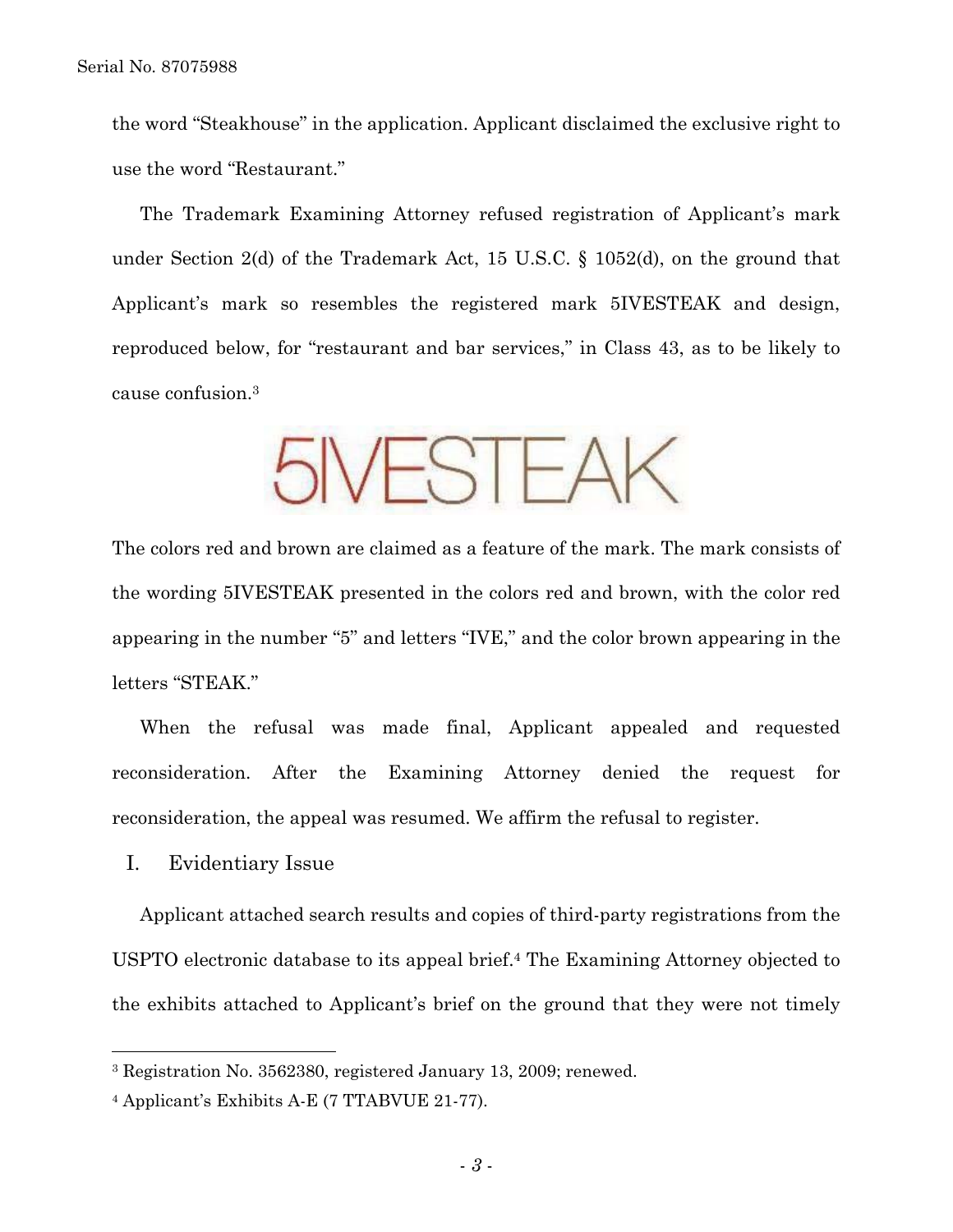filed pursuant to Trademark Rule  $2.142(d)$ , 37 C.F.R. §  $2.142(d)$ .<sup>5</sup> Trademark Rule 2.142(d) reads as follows:

> The record in the application should be complete prior to the filing of an appeal. Evidence should not be filed with the Board after the filing of the notice of appeal. If the appellant or the examining attorney desires to introduce additional evidence after an appeal is filed, the appellant or the examining attorney should submit a request to the Board to suspend the appeal and to remand the application for further examination.

The Examining Attorney's objection is sustained. The evidence submitted with Applicant's appeal brief that Applicant did not previously submit during prosecution (including the request for reconsideration) is untimely and will not be considered. *See* Trademark Rule 2.142(d), 37 C.F.R. § 2.142(d); TRADEMARK TRIAL AND APPEAL BOARD MANUAL OF PROCEDURE (TBMP) § 1203.02(e) and § 1207.01 (June 2017) and authorities cited therein.

II. Likelihood of Confusion.

Our determination under Section 2(d) is based on an analysis of all of the probative facts in evidence that are relevant to the factors bearing on the issue of likelihood of confusion. *In re E. I. du Pont de Nemours & Co.,* 476 F.2d 1357, 177 USPQ 563, 567 (CCPA 1973) ("*du Pont*"); *see also In re Majestic Distilling Co.,*  315 F.3d 1311, 65 USPQ2d 1201, 1203 (Fed. Cir. 2003). We have considered each *du Pont* factor that is relevant or for which there is evidence of record. *See M2 Software, Inc. v. M2 Commc'ns, Inc.,* 450 F.3d 1378, 78 USPQ2d 1944, 1947 (Fed. Cir. 2006);

1

<sup>5</sup> Examining Attorney's Brief (9 TTABVUE 5-6).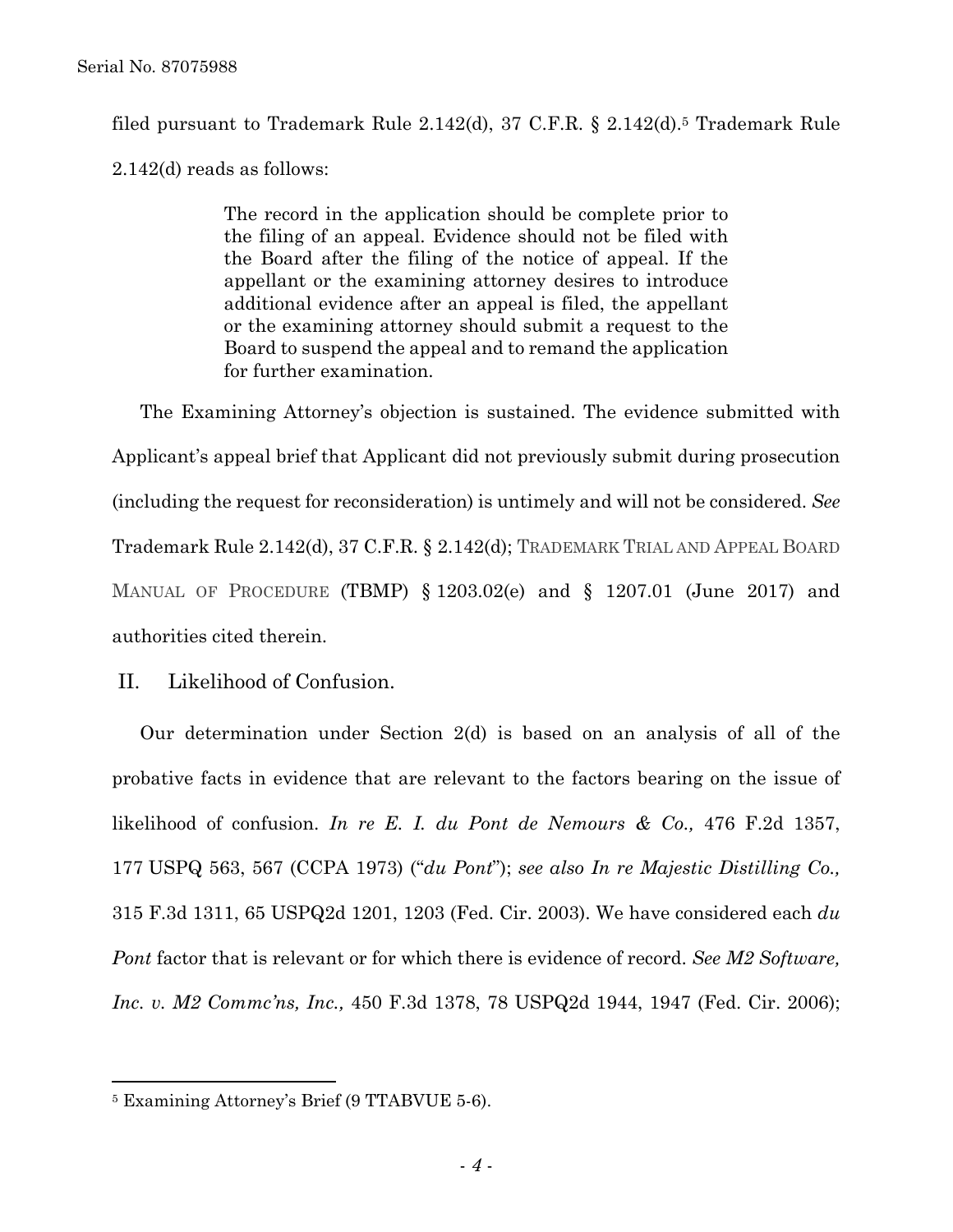*ProMark Brands Inc. v. GFA Brands, Inc.,* 114 USPQ2d 1232, 1242 (TTAB 2015) ("While we have considered each factor for which we have evidence, we focus our analysis on those factors we find to be relevant."). In any likelihood of confusion analysis, two key considerations are the similarities between the marks and the similarities between the goods or services. *See In re Chatam Int'l Inc*., 380 F.3d 1340, 71 USPQ2d 1944, 1945-46 (Fed. Cir. 2004)*; Federated Foods, Inc. v. Fort Howard Paper Co.,* 544 F.2d 1098, 192 USPQ 24, 29 (CCPA 1976) ("The fundamental inquiry mandated by  $\S$  2(d) goes to the cumulative effect of differences in the essential characteristics of the goods and differences in the marks."); *see also In re i.am.symbolic, llc,* 866 F.3d 1315, 123 USPQ2d 1744, 1747 (Fed. Cir. 2017) ("The likelihood of confusion analysis considers all *DuPont* factors for which there is record evidence but 'may focus … on dispositive factors, such as similarity of the marks and relatedness of the goods'") (quoting *Herbko Int'l, Inc. v. Kappa Books, Inc.*, 308 F.3d 1156, 64 USPQ2d 1375, 1380 (Fed. Cir. 2002)).

A. The similarity or dissimilarity and nature of the services and established, likely-to-continue channels of trade.

The services are identical and Applicant does not argue otherwise. Because the services described in the application and the cited registration are identical, we presume that the channels of trade and classes of purchasers are the same. *See In re Viterra Inc.,* 671 F.3d 1358, 101 USPQ2d 1905, 1908 (Fed. Cir. 2012) (legally identical goods are presumed to travel in same channels of trade to same class of purchasers); *In re Yawata Iron & Steel Co.*, 403 F.2d 752, 159 USPQ 721, 723 (CCPA 1968) (where there are legally identical goods, the channels of trade and classes of purchasers are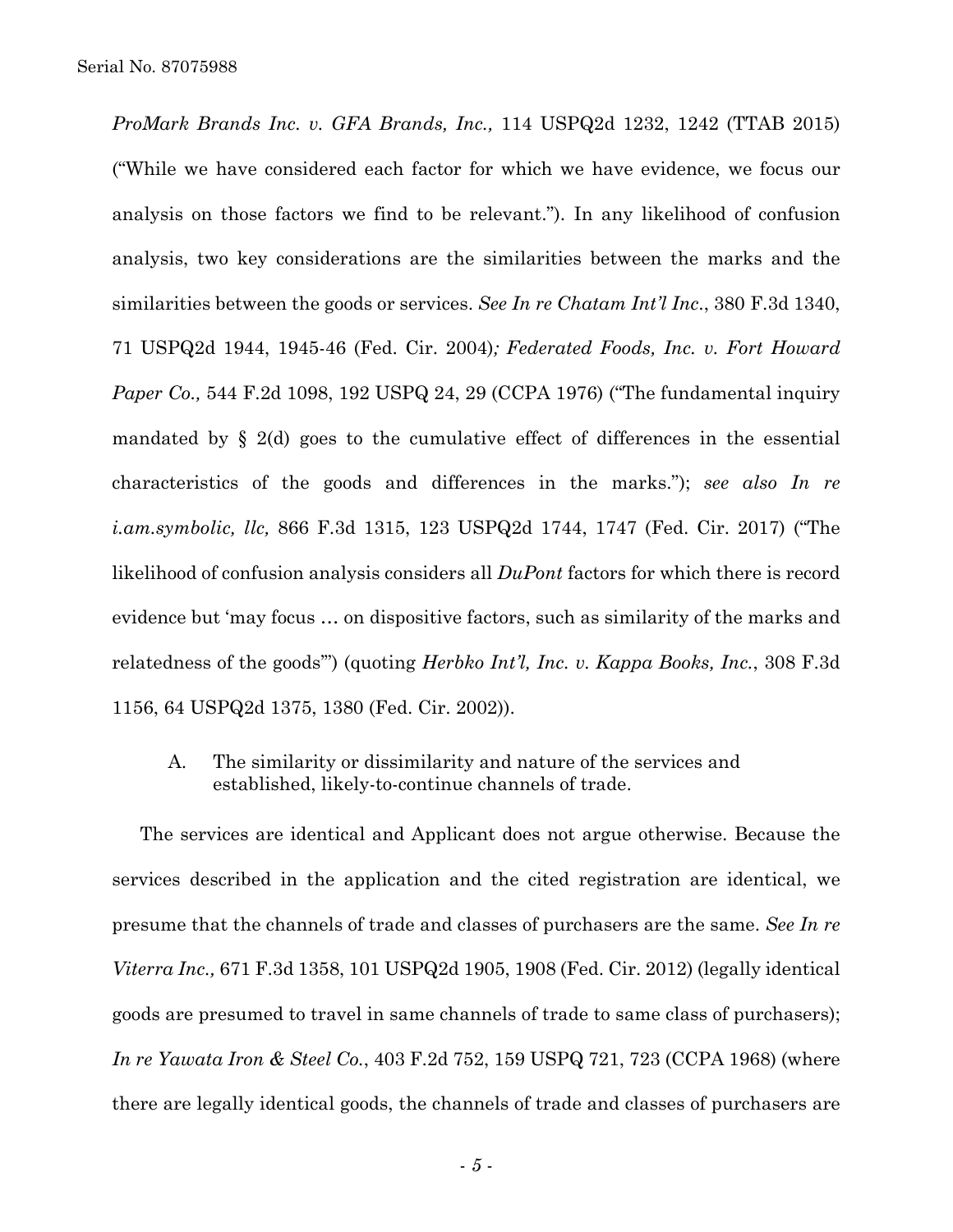considered to be the same); *United Glob. Media Grp., Inc. v. Tseng*, 112 USPQ2d 1039, 1049 (TTAB 2014); *Am. Lebanese Syrian Associated Charities Inc. v. Child Health Research Inst.,* 101 USPQ2d 1022, 1028 (TTAB 2011).

B. The number and nature of similar marks in use in connection with similar services.

Applicant argues the term 5IVE in the registered mark 5IVESTEAK is a weak term entitled to a narrow scope of protection or exclusivity of use because 5IVE and variations thereof have been registered numerous times.6 For example, Applicant submitted copies of 21 registrations and applications for marks that include the term 5IVE,7 two registrations incorporating the word "Fifth" for restaurant services,8 and one registration for 51 FIFTEEN (stylized) for restaurant and bar services.9

First, pending applications are evidence only that the applications were filed on a certain date; they are not evidence of use of the marks. *Nike Inc. v. WNBA Enters. LLC,* 85 USPQ2d 1187, 1193 n.8 (TTAB 2007); *Interpayment Servs. Ltd. v. Docters & Thiede,* 66 USPQ2d 1463, 1468 n.6 (TTAB 2003).

Second, only five of the submitted registrations are arguably related to "restaurant and bar services" and, therefore, the others have limited probative value. *See In re i.am.symbolic, LLC,* 123 USPQ2d at 1751 (disregarding third-party

1

 $6$  Applicant's Brief, pp. 6-11 (7 TTABVUE 10-15).

<sup>7</sup> March 15, 2017 Response to Office Action (TSDR 12-28).

Citations to the Trademark Status & Document Retrieval Database (TSDR) are to the downloadable .pdf version.

<sup>8</sup> *Id.* at 29-30.

<sup>9</sup> *Id.* at 32.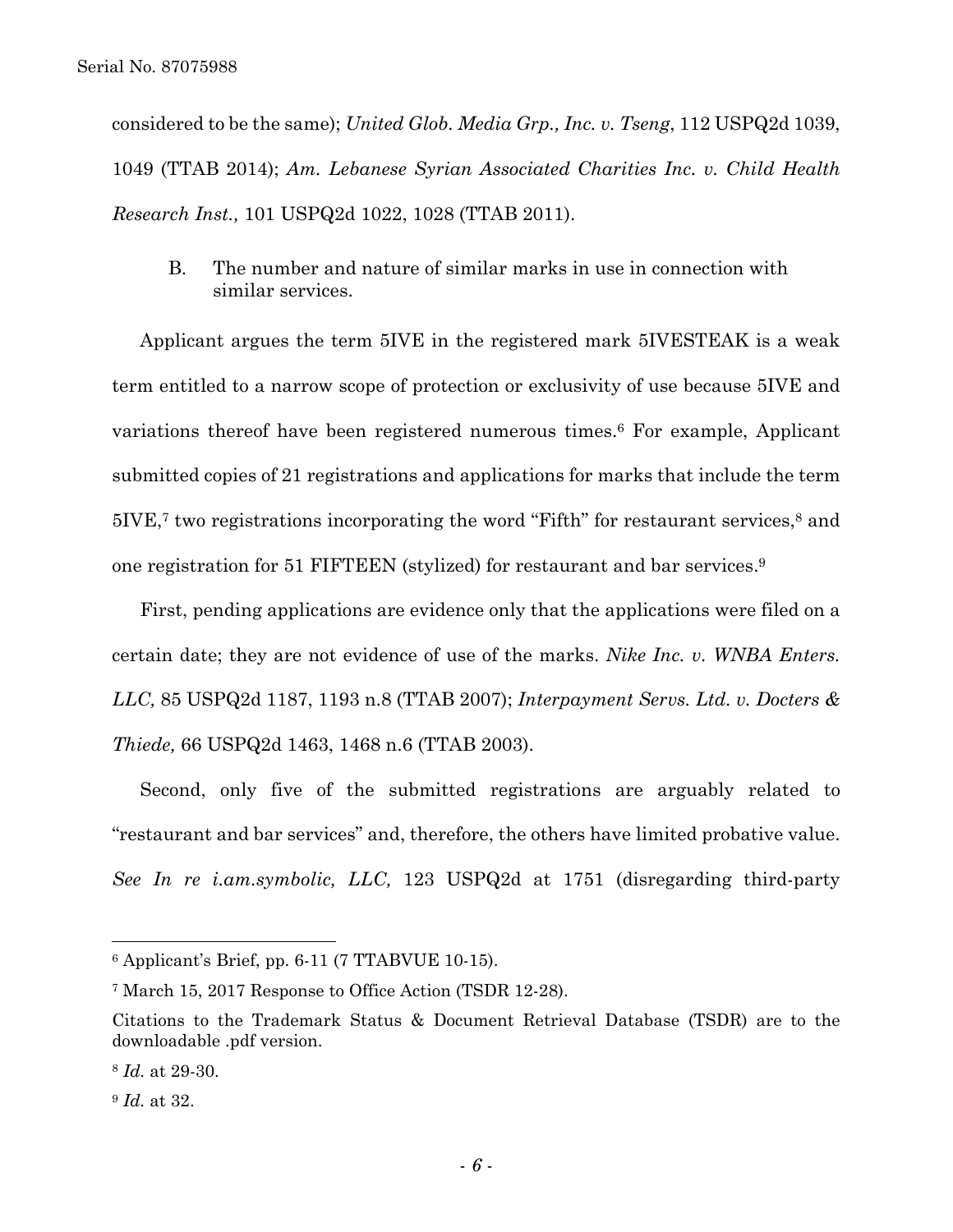registrations for other types of goods where the proffering party had neither proven nor explained that they were related to the goods in the cited registration); *In re Thor Tech Inc.,* 90 USPQ2d 1634, 1639 (TTAB 2009) (the third-party registrations are of limited probative value because the goods identified in the registrations appear to be in fields which are far removed from the goods at issue); *see also Key Chem., Inc. v. Kelite Chem. Corp.,* 464 F.2d 1040, 175 USPQ 99, 101 (CCPA 1972) ("The great majority of th[e] registered marks are for goods unrelated to those in issue, and there is no evidence that they are in continued use."). Moreover, of these five registrations, Registration No. 3920114 for the mark THE 5IVE RUSSIANS (standard characters) for wine was cancelled on September 22, 2017, because the registrant failed to file a Section 8 declaration of continued use.10 The existence of a cancelled registration―particularly one cancelled for failure to provide a declaration of continued use―does not tend to show that the cited mark is weak due to third-party use. A cancelled registration is only evidence that the registration issued and it does not carry any of the legal presumptions under Section 7(b) of the Trademark Act, 15 U.S.C. § 1057(b). *See Bond v. Taylor,* 119 USPQ2d 1049, 1054-55 (TTAB 2016); *In re Kysela Pere et Fils Ltd.,* 98 USPQ2d 1261, 1264 (TTAB 2011) ("'dead' or cancelled registrations have no probative value at all.").

Two third-party registrations are for related but not identical services:

 $\overline{a}$ 

<sup>&</sup>lt;sup>10</sup> *Id.* at 13 and Examining Attorney's Brief (9 TTABVUE 13).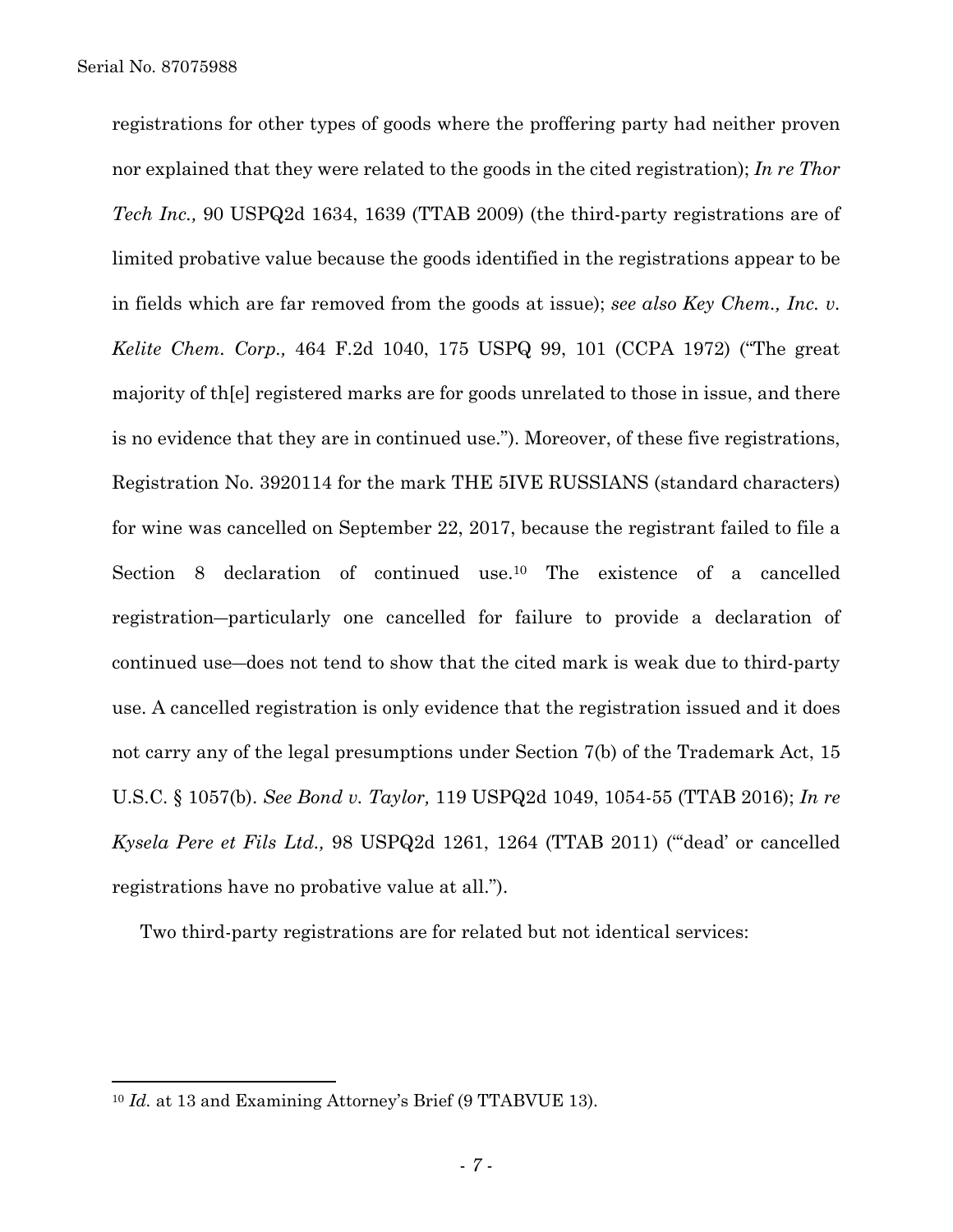- Registration No. 4294177 for the mark 5IVE CHEFS and design for "kitchen services in the nature of cooking, serving and delivering cuisines of the world";11 and
- Registration No. 4340762 for the mark G 5IVE and design for "dance clubs services; night clubs."<sup>12</sup>

Two other registrations cover identical services, but contain the non-identical term "Fifth":

- Registration No. 4444969 for the mark FIFTH DINING (standard characters) for "restaurant dining and catering services";13 and
- Registration No. 2730400 for the mark FIFTH GROUP RESTAURANTS and design for "restaurant and catering services."14

In this case there is no evidence of third-party usage, there is only evidence of just a few third-party registrations. The "existence of [third-party] registrations is not evidence of what happens in the market place or that customers are familiar with them." *AMF Inc. v. Am. Leisure Prods., Inc*., 474 F.2d 1403, 177 USPQ 268, 269 (CCPA 1973). Nevertheless, in determining the degree of weakness, if any, in the shared terms, we must "adequately account for the apparent force of [third-party use

 $\overline{a}$ 

<sup>11</sup> March 15, 2017 Response to Office Action at 19.

<sup>12</sup> *Id.* at 21.

<sup>13</sup> *Id.* at 29.

<sup>&</sup>lt;sup>14</sup> *Id.* at 30. We find Reg. No. 4964359 for 51 FIFTEEN (stylized) to lack probative value because it differs significantly from the marks at issue. It does not integrate the numeral "5" into the mark as a visually similar substitute for the letter "f." And it depicts 51 in numeral form and the word "fifteen." It thus creates a completely different commercial impression from the mark in the application, which is the number 5.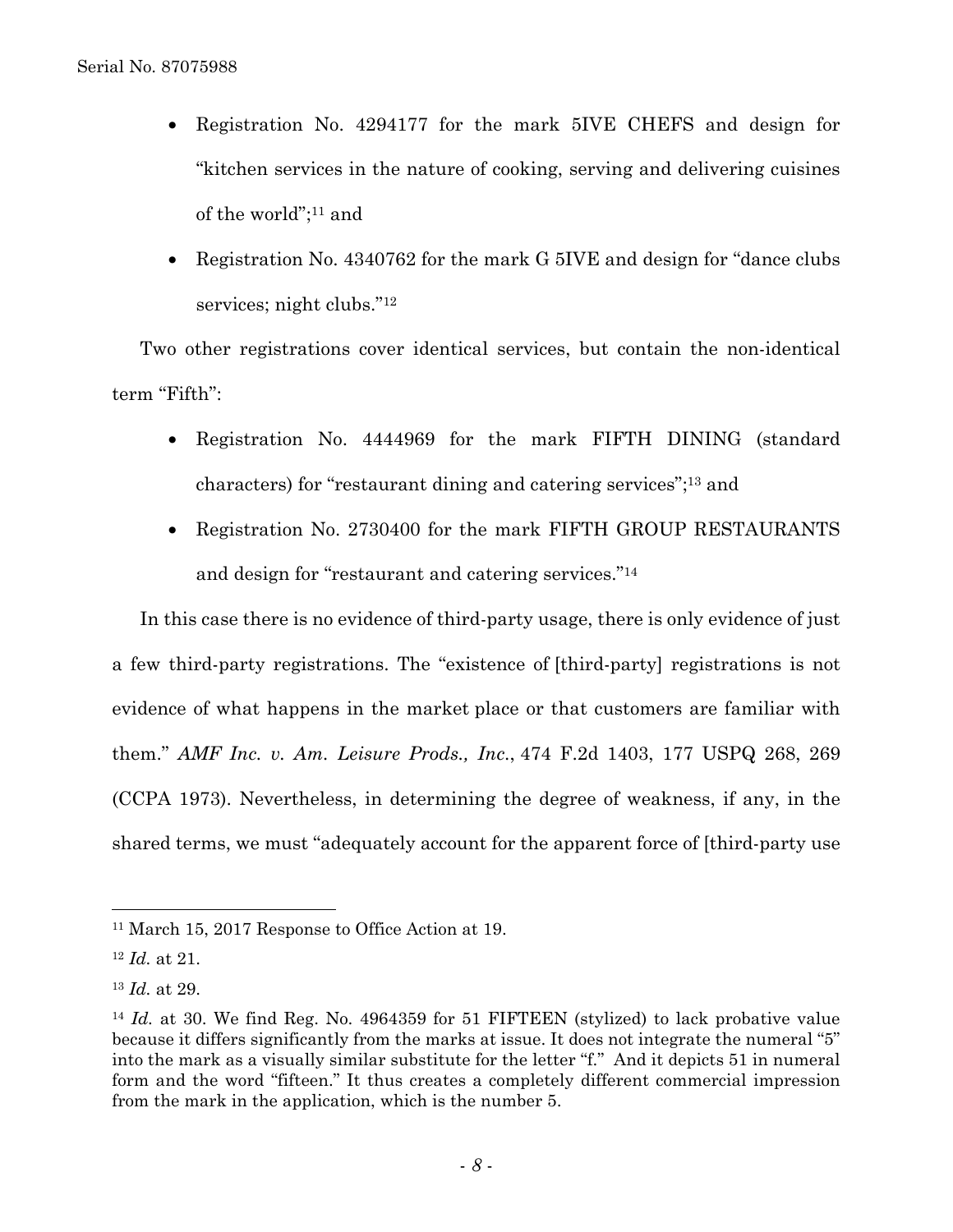and registration] evidence," regardless of whether "specifics" pertaining to the extent and impact of such use have been proven. *Juice Generation, Inc. v. GS Enters. LLC*, 794 F.3d 1334, 115 USPQ2d 1671, 1674-5 (Fed. Cir. 2015). "[E]xtensive evidence of third-party use and registrations is 'powerful on its face,' even where the specific extent and impact of the usage has not been established." *Jack Wolfskin Ausrustung Fur Draussen GmbH & Co. KGAA v. New Millennium Sports, S.L.U.,* 797 F.3d 1363*,*  116 USPQ2d 1129, 1136 (Fed. Cir. 2015), *cert. denied*, 136 S. Ct. 982 (2016) (citing *Juice Generation v. GS Enters.*, 115 USPQ2d at 1674). However, unlike cases in which extensive evidence of third-party registration and use of similar marks was found to be "powerful on its face" inasmuch as "a considerable number of third parties['] use [of] similar marks was shown," *Juice Generation v. GS Enters.,* 115 USPQ2d at 1674, Applicant has presented no evidence of third-party use, and at most, four third-party registrations of varying probative value (two for non-identical services and the other two for non-identical terms). This is a far cry from the large quantum of evidence of third-party use and third-party registrations that was held to be significant in both *Jack Wolfskin v. New Millennium Sports*, 116 USPQ2d at 1136, and *Juice Generation v. GS Enters.*, 115 USPQ2d at 1674*.* Accordingly, the number and nature of similar marks in use in connection with restaurant and bar services is a neutral factor.

C. The similarity or dissimilarity of the marks.

We now turn to the *du Pont* likelihood of confusion factor focusing on the similarity or dissimilarity of the marks in their entireties as to appearance, sound, connotation, and commercial impression. *du Pont,* 177 USPQ at 567*.* "Similarity in any one of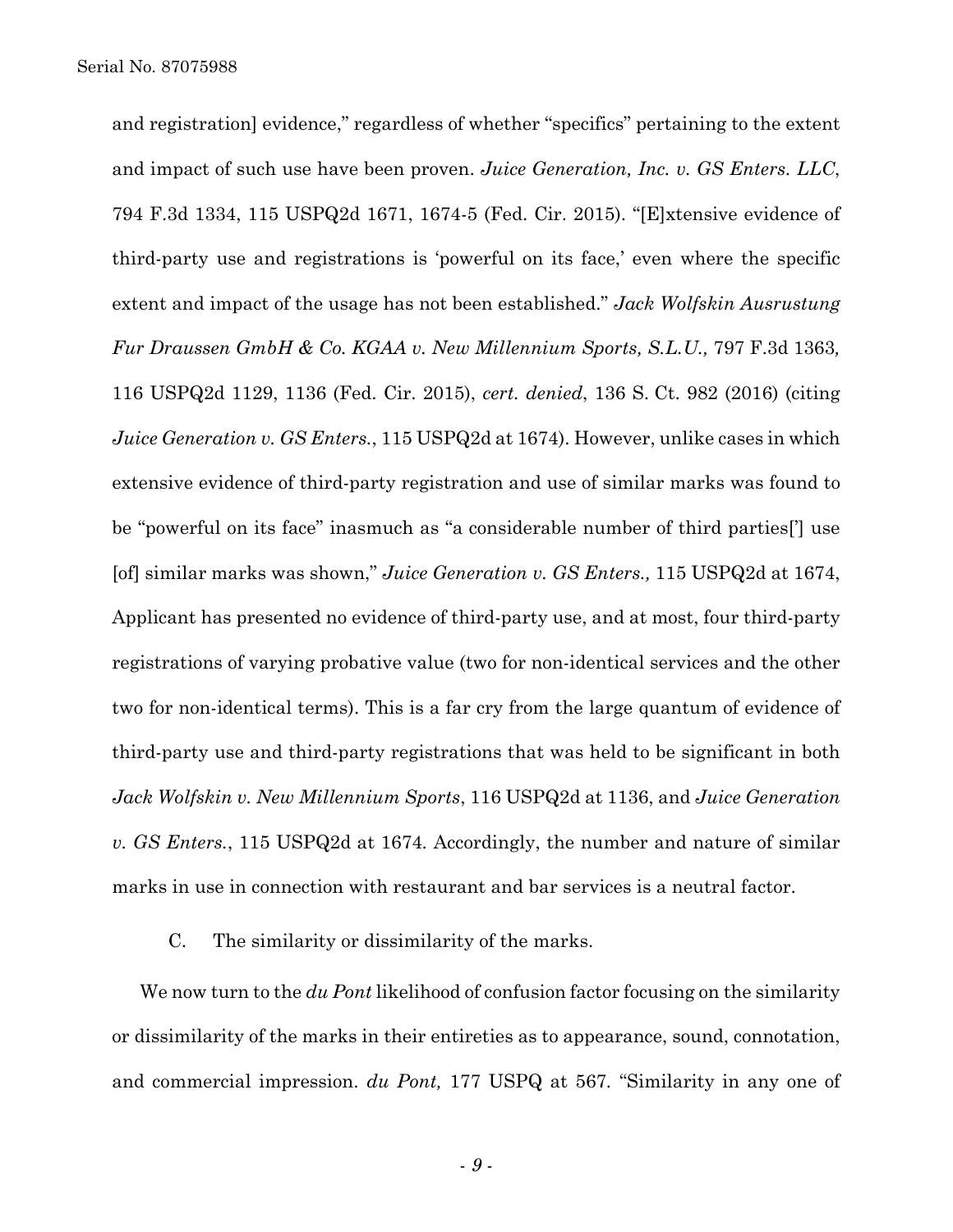these elements may be sufficient to find the marks confusingly similar." *In re Davia*, 110 USPQ2d 1810, 1812 (TTAB 2014); *accord Krim-Ko Corp. v. Coca-Cola Bottling Co*., 390 F.2d 728, 156 USPQ 523, 526 (CCPA 1968) ("It is sufficient if the similarity in either form, spelling or sound alone is likely to cause confusion.") (citation omitted)*.* In comparing the marks, we are mindful that where, as here, the services are identical, the degree of similarity necessary to find likelihood of confusion need not be as great as where there is a recognizable disparity between the services. *Coach Servs., Inc. v. Triumph Learning LLC*, 668 F.3d 1356, 101 USPQ2d 1713, 1721 (Fed. Cir. 2012); *Century 21 Real Estate Corp. v. Century Life of Am.,* 970 F.2d 874, 23 USPQ2d 1698, 1700 (Fed. Cir. 1992). "The proper test is not a side-by-side comparison of the marks, but instead 'whether the marks are sufficiently similar in terms of their commercial impression' such that persons who encounter the marks would be likely to assume a connection between the parties." *Coach Servs. v. Triumph Learning*, 101 USPQ2d at 1721; *see also Midwestern Pet Foods, Inc. v. Societe des Produits Nestle S.A.,* 685 F.3d 1046, 103 USPQ2d 1435, 1440 (Fed. Cir. 2012). The proper focus is on the recollection of the average customer, who retains a general rather than specific impression of the marks. *See In re St. Helena Hosp.*, 774 F.3d 747, 113 USPQ2d 1082, 1085 (Fed. Cir. 2014); *Geigy Chem. Corp. v. Atlas Chem. Indus., Inc.*, 438 F.2d 1005, 169 USPQ 39, 40 (CCPA 1971). Because the services at issue are "restaurant and bar services," the average customer is an ordinary consumer.

The marks are reproduced below: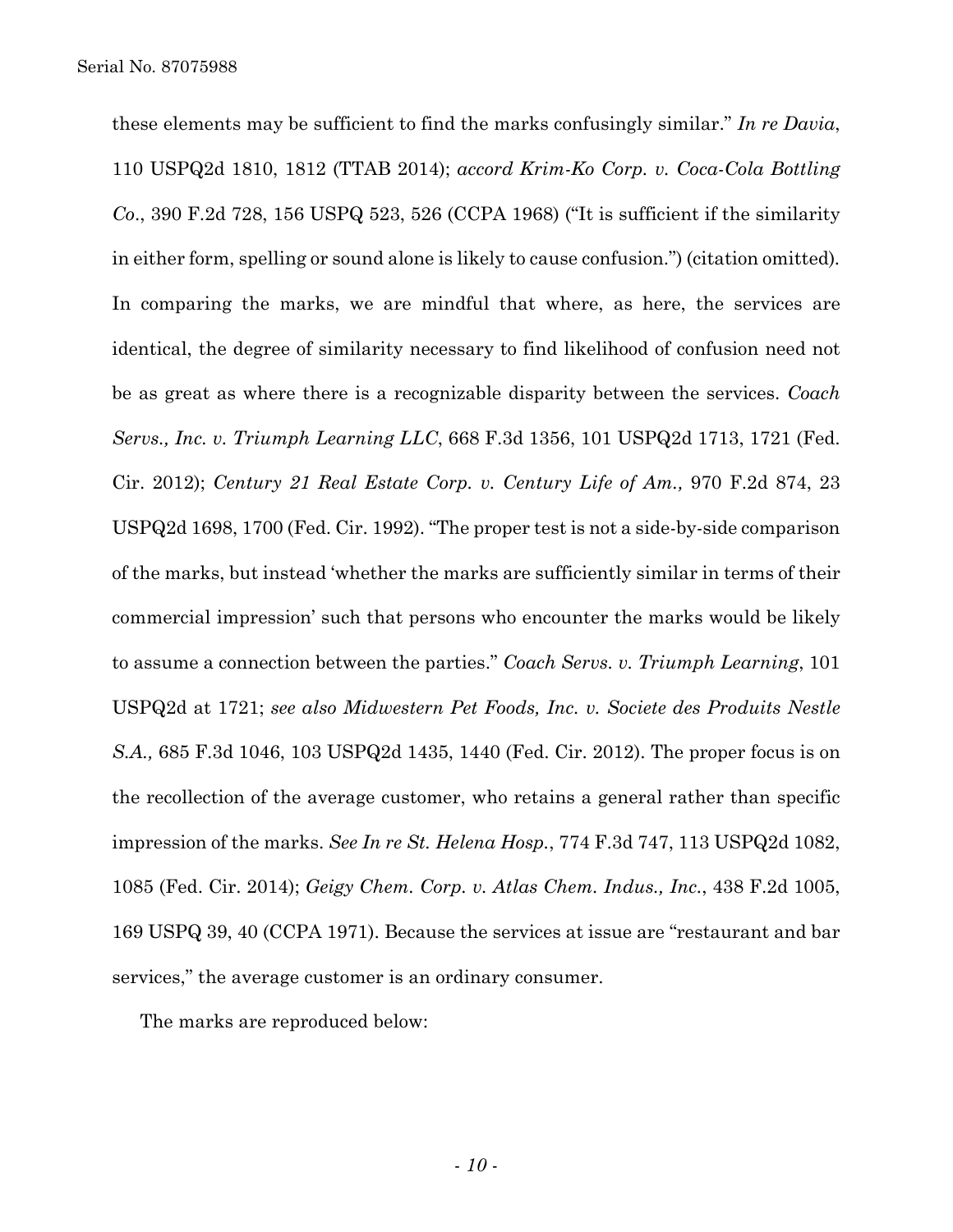$\overline{a}$ 

## Applicant's Mark



Registrant's Mark

The marks are similar because they share the identical term 5IVE and the highly similar terms "Steak" and "Steakhouse." A "steak" is defined as "a slice of meat or fish, especially beef, cooked by broiling, frying, etc."15 A "steakhouse" is defined as "a restaurant that specializes in serving steaks."16 Because the marks are 5IVE followed by the terms "Steak" or "Steakhouse," they are highly similar in appearance, sound, connotation and commercial impression.

<sup>15</sup> Dictionary.com based on the RANDOM HOUSE DICTIONARY (2018). The Board may take judicial notice of dictionary definitions, including online dictionaries that exist in printed format. *In re Cordua Rests. LP*, 110 USPQ2d 1227, 1229 n.4 (TTAB 2014), *aff'd,* 823 F.3d 594, 118 USPQ2d 1632 (Fed. Cir. 2016); *Threshold.TV Inc. v. Metronome Enters. Inc.*, 96 USPQ2d 1031, 1038 n.14 (TTAB 2010); *In re Red Bull GmbH*, 78 USPQ2d 1375, 1378 (TTAB 2006).

<sup>16</sup> OXFORD LIVING DICTIONARIES (oxforddictionaries.com) attached to the September 26, 2016 Office Action (TSDR 11).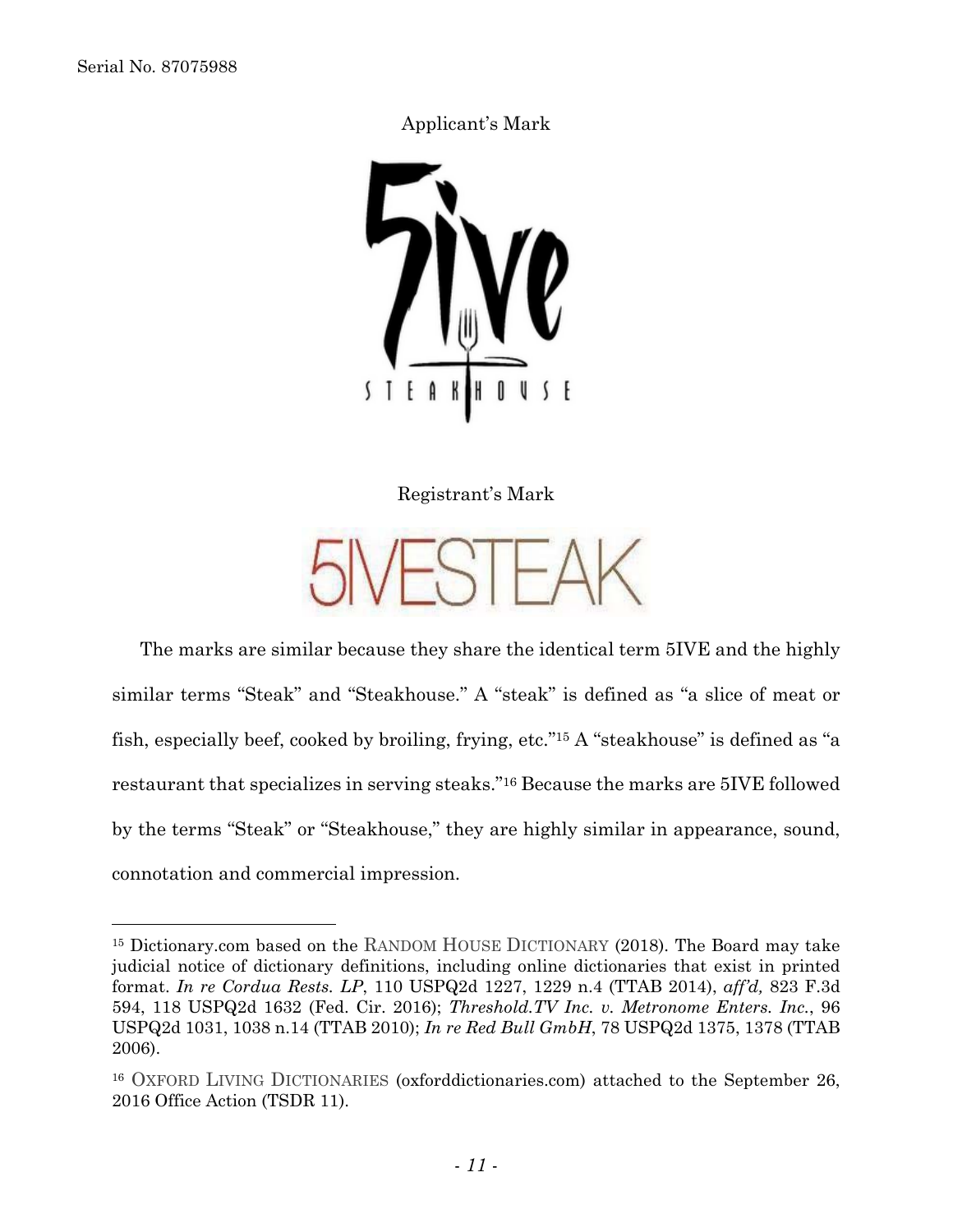Applicant argues that the marks have significant differences in appearance.<sup>17</sup> However, although we assess each mark in its entirety, wording often is considered the dominant feature of a mark comprising both literal and design elements because it is most likely to indicate the source of the services. *See Jack Wolfskin v. New Millennium Sports,* 116 USPQ2d at 1134; *In re Viterra Inc.*, 101 USPQ2d at 1908. In other words, the literal elements of a mark are likely to make a greater impression upon purchasers than any stylization of the words or accompanying designs, and would be remembered by them and used by them to request the services. *See In re Viterra*, 101 USPQ2d at 1908 and 1911 (citing *CBS Inc. v. Morrow*, 708 F.2d 1579, 218 USPQ 198, 200 (Fed. Cir 1983)).

The principle holds true in this case. The knife-and-fork design included in Applicant's mark is a relatively small element of the mark, and is at best suggestive of restaurant services. And while the stylization of the wording in the respective marks is clearly different, the wording is, as noted, highly similar in sound, connotation, and commercial impression. Finally, while it is clear that STEAK and STEAKHOUSE are generic<sup>18</sup> (or at best descriptive) terms for restaurant services, the record does not establish that 5IVE is descriptive, suggestive, or otherwise weak as an indication of source for restaurant services.

 $\overline{a}$ 

<sup>17</sup> Applicant's Brief, p. 5 (7 TTABVUE 9).

<sup>18</sup> *Cf. In re Cordua Rests., Inc.*, 823 F.3d 594, 118 USPQ2d 1632, 1637 (Fed. Cir. 2016) (under the facts of the case "churrasco," was found to translate to "steak," and is generic for restaurant services).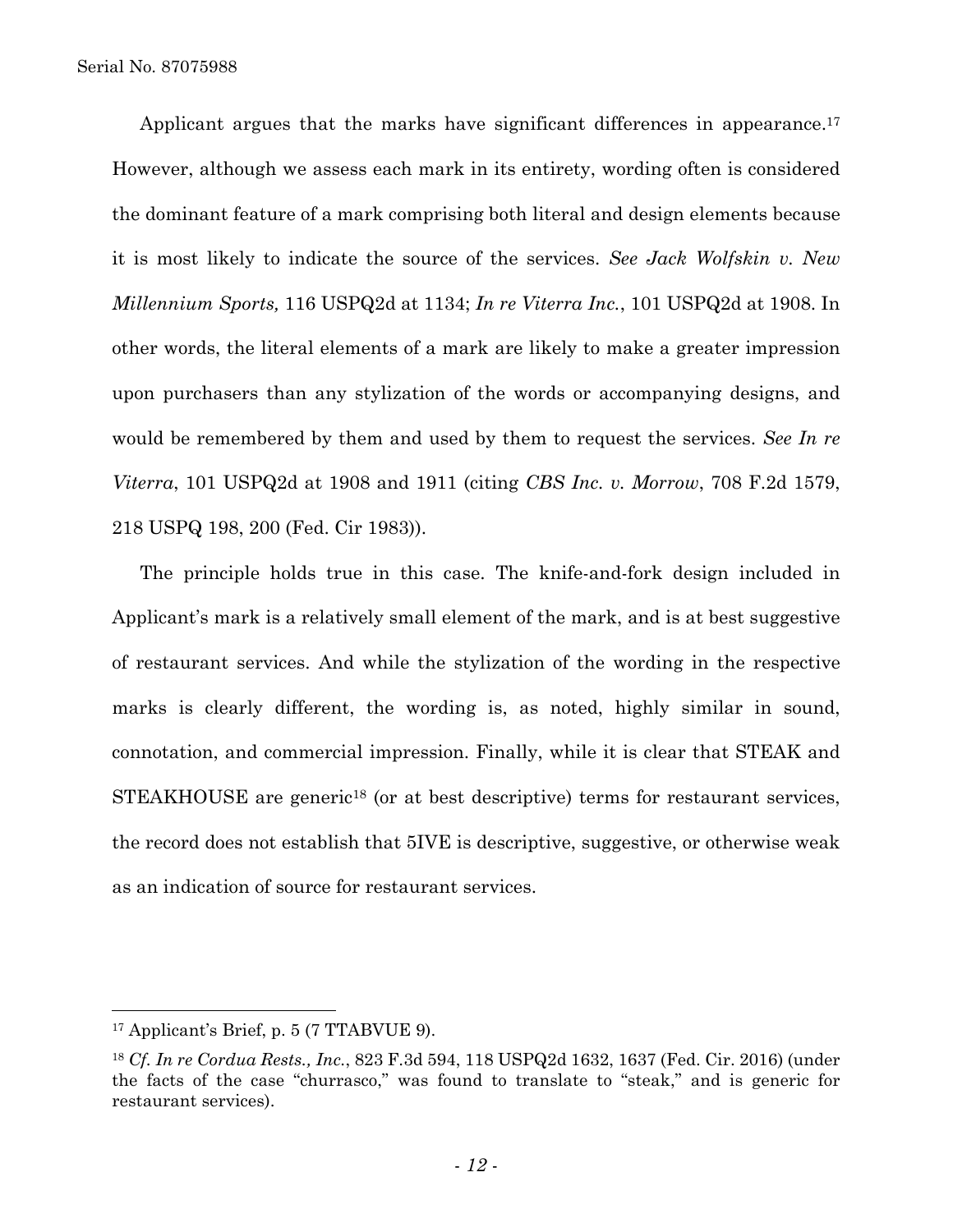Serial No. 87075988

In view thereof, we find that the marks are similar in their entireties in terms of appearance, sound, connotation and commercial impression.

D. Any other established fact probative of the effect of use.

As noted above, Applicant is the owner of Registration No. 3178315, which has been registered for over five years, for the mark 5IVE RESTAURANT and design, reproduced below, for "restaurant and bar services."



Applicant now seeks to register the mark 5IVE STEAKHOUSE and design with the same stylization of the term 5IVE as in its registered mark for "restaurant and bar services." Applicant's applied-for mark differs from Applicant's registered mark in that the word "Steakhouse" replaces the word "Restaurant" and the new mark includes a knife and fork design.

The mark in Applicant's registration and the cited registration have coexisted on the register for over five years. Further, because Applicant's existing registration is over five years old, it is not subject to attack by the owner of the cited registration on a claim of priority and likelihood of confusion. Where an applicant owns a prior registration that is over five years old and the mark is substantially the same as in the applied-for application, this can weigh against finding that there is a likelihood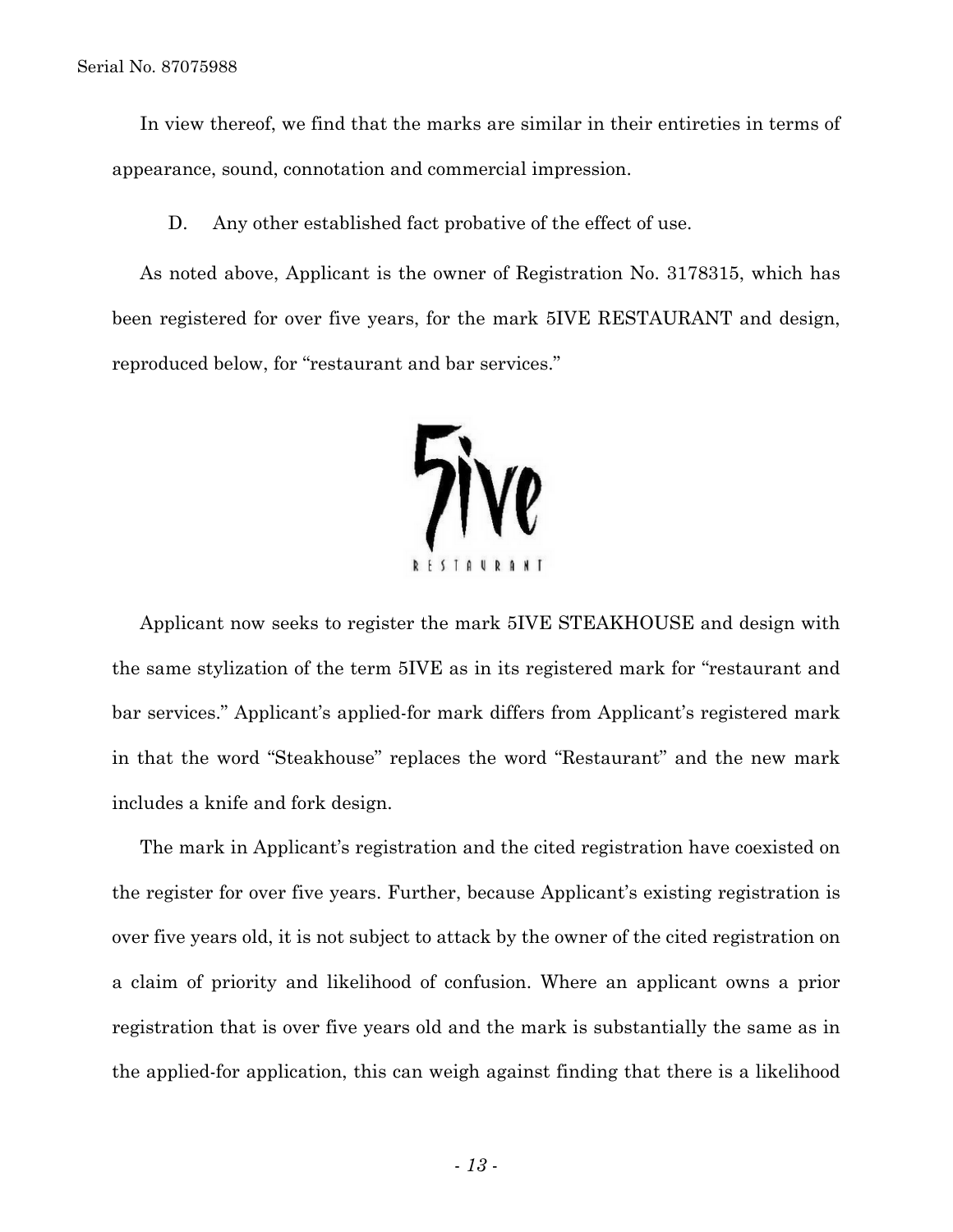of confusion. *See, e.g.*, *In re Strategic Partners Inc.,* 102 USPQ2d 1397, 1399 (TTAB 2012) (applicant's prior registration for ANYWEARS in standard characters

substantially similar to the applied-for mark  $\Delta N VWRAR$  for identical goods). But that is not the case here. In this appeal, Applicant's applied-for mark – 5IVE STEAKHOUSE and design – moves closer to the cited registration – 5IVESTEAK and design – than the mark in Applicant's prior registration – 5IVE RESTAURANT and design – rendering the new mark more similar in appearance, sound, and meaning to Registrant's mark, which includes the word STEAK and does not include the word RESTAURANT. We acknowledge that STEAK, STEAKHOUSE, and RESTAURANT are generic (or at best descriptive) terms, but such terms, in appropriate circumstances, may―and here, do―contribute to the overall commercial impression created by a mark. *See Juice Generation v. GS Enters.*, 115 USPQ2d at 1676 (Board paid insufficient heed to the word JUICE in mark for juice bar services). Because of the similarity in the commercial impression created by the wording 5IVE STEAKHOUSE and 5IVESTEAK in the two marks (a degree of similarity that did not exist between the respective registered marks of Applicant and Registrant), we find that the existence of Applicant's earlier registration is a neutral factor in our determination of likelihood of confusion.

### E. Analyzing the factors.

The marks at issue are very similar, and the services of Applicant and Registrant are identical and are presumed to be offered through the same channels of trade to the same classes of customers. Applicant has not shown that the common element of